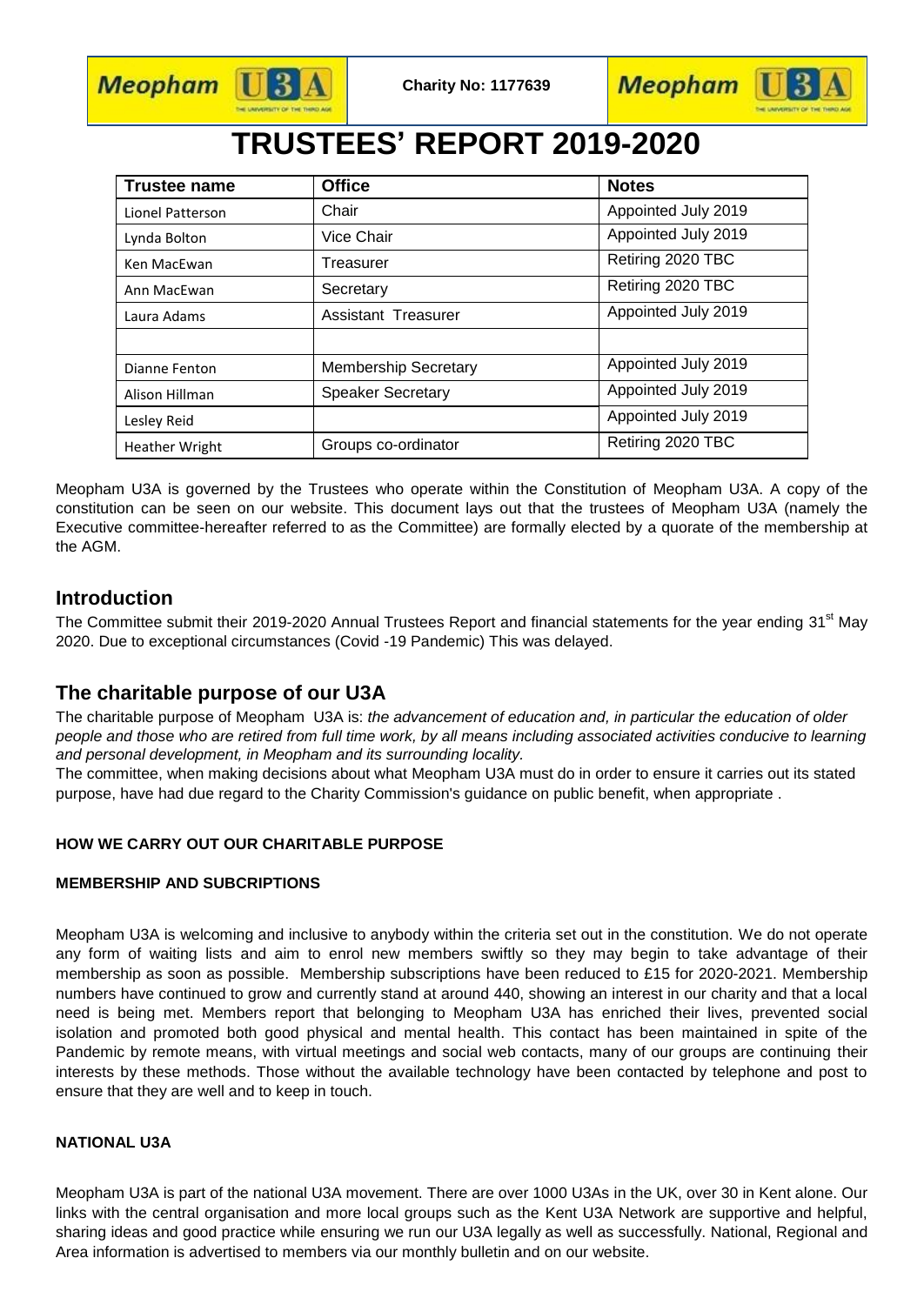#### **GROUPS**

Meopham U3A has over 60 Interest Groups and are always looking to add more. Groups pursue a wide range of topics, some academic, some practical and others recreational and many of these involve learning and applying new skills, often from scratch. Our aim is that our groups are interesting, stimulating and fun, providing a great way to socialise while sharing and exploring a common interest. All members are actively encouraged to be involved in the forming and organising of our interest groups in order that, through sharing their knowledge, skills, understanding and experience, they learn from each other. Groups are supported and new groups arranged by our Group Co-ordinator and a small team. More formal meetings with Group Contacts are arranged at least twice yearly when successes can be shared and any issues addressed. Information about current groups is available on our website, in booklet form and a Groups' Show Case is presented to members during at least one monthly meeting each year. We hold an annual meeting, known as the 3R's, where members can sign up for the groups they wish to be part of for the following year. Group size is sometimes limited by the nature of the group or the size of the venue. In this case members are encouraged to start a new group to meet the demand. During 2019/20 additional groups have been set up for French and books while new groups for keep-fit, modern jive, archaeology, men's singing, National Trust visits yoga and meditation have been formed.

#### **MONTHLY MEETINGS**

Our Monthly Meetings (Currently suspended due to Covid-19 Virus, no plans to recommence until safe to do so) are a key event and are held centrally within the locality, where parking is available and local bus routes are close by. We endeavour to ensure that our meetings are friendly and sociable occasions. We have a group of Greeters for every meeting and they try to ensure everyone is greeted, queries addressed and that people who arrive alone are introduced to someone else to sit with and chat to. Members are asked to check-in on sign-in sheets so that attendance can be monitored. Our membership secretary is on hand to enrol new members. There is usually a speaker at our Monthly Meetings and we aim to cover a wide range of topics. Announcements regarding outings, groups and any other current information are also dealt with. There is also an opportunity for members to socialise. During 2019/20 monthly meetings have been attended by approximately a third of the membership each month. This year we have experimented with some occasional meetings on topics that are of general interest but not necessarily suitable for a Monthly Meeting. Talks on Cyber Crime and Advanced Driving were well attended and it is intended to continue with these extra meetings. (subject to Lockdown rules)

#### **WEBSITE AND BULLETIN**

The Committee recognise the importance of good communication between themselves and the members. Our website is kept updated and a bulletin of news and updates along with a monthly diary of events and group meetings is emailed to all members. Extra Bulletins, quizzes and any other useful news/information is currently circulated during the crisis. A buddy system exists for those members (less than 2%) who do not have access to email. Copies of policies, our constitution etc are also available for members to access on our website. Members can contact the Committee and Group Contacts via our Website. During 2019/20 a small group of members has been hard at work designing a new custom built website, which went 'Live' early 2020.

#### **SOCIAL MEETINGS**

Coach outings are organised for members on a regular basis and they are made available to all members on a first come first served basis. During 2019/20 visits were arranged, unfortunately the planned 2020 visits had to be cancelled due to the introduction of 'Lockdown'; all monies were refunded to the Members.We hold regular coffee mornings and pub lunches and an annual Quiz Night.

#### **FINANCIAL MATTERS**

These are mainly covered by the Treasurer's report. In line with the guidance offered by the National U3A, we maintain 6 months' worth of annual expenditure in reserve. Our main source of funding is our members' subscriptions. The membership fees have been reduced for the 2020/2021 period to ensure our Members benefit from the growth of our U3a. Main areas of expenditure include our membership fee to the Third Age Trust, our monthly meeting costs including venue hire and speaker fees, paying for the direct mailing of the Third Age Trust Magazine, our Beacon subscription and our website expenses.